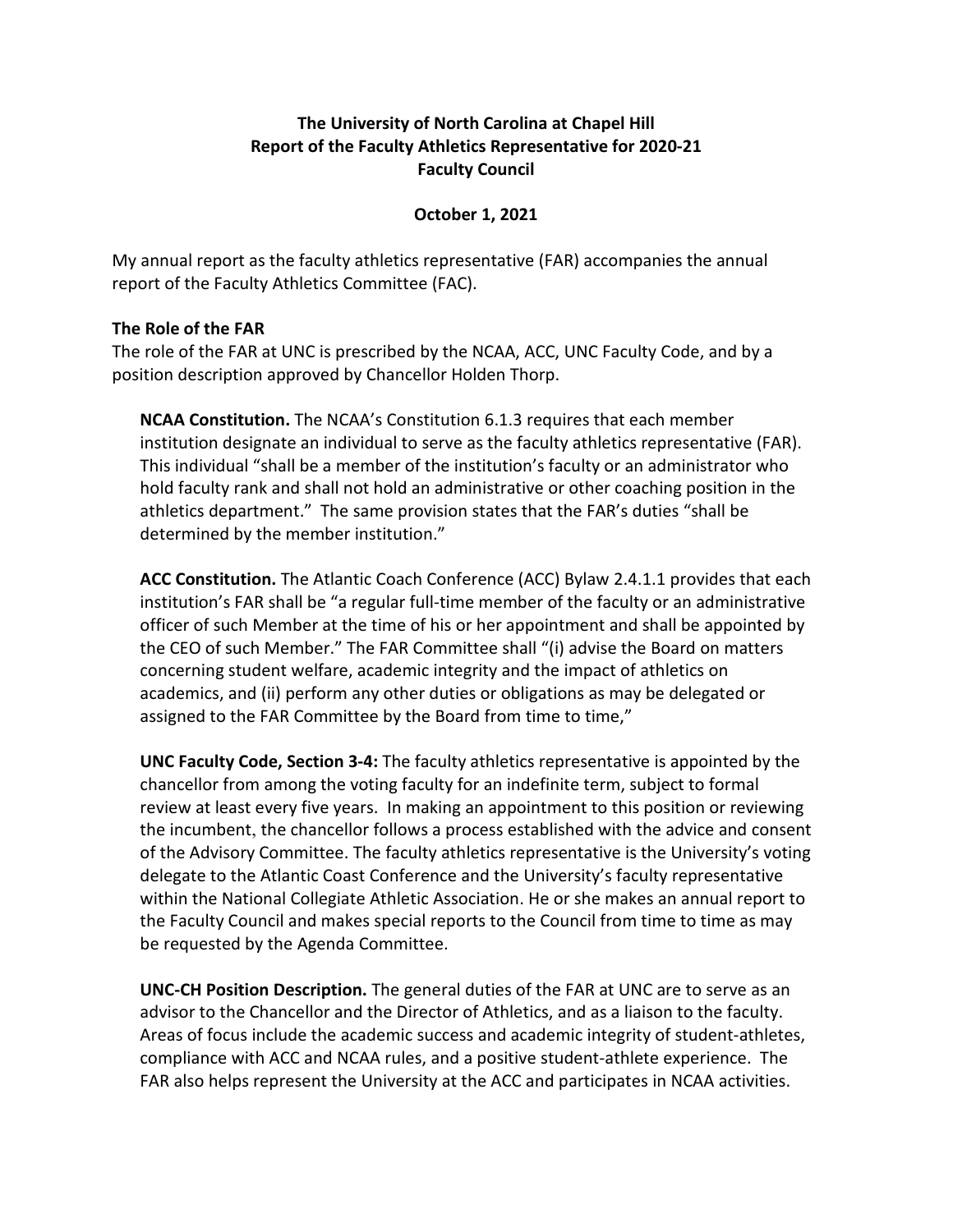## **The FAR's Regular Duties and Activities**

- o Quarterly meetings with the Chancellor, Athletics Director, Senior Woman Administrator, and University General Counsel to update the Chancellor on ACC matters, with additional individual monthly meetings in other months;
- o Monthly meetings with the Athletics Director;
- o Monthly meetings during the school year with the Director of the Academic Support Program for Student-Athletes (ASPSA), which, on occasion, include the Senior Associate Dean for Undergraduate Education Abigail Panter;
- o Meetings several times each semester with the Associate Athletics Director/NCAA Compliance and Senior Woman Administrator, Marielle vanGelder;
- o Monthly head coaches' meetings;
- o Monthly meetings of the Student-Athlete Advisory Council (SAAC);
- $\circ$  Monthly meetings of the Faculty Athletics Committee (FAC), ex officio member and secretary and prepared onboarding document for and meet with new FAC members for onboarding;
- o Ex officio member of the Educational Foundation Executive Board (meets quarterly);
- $\circ$  Ex officio member of the Committee on Special Talent of the Advisory Committee on Undergraduate Admissions (meets as needed, approximately 6 times per year);
- o Ex officio member of the Executive Committee on Student-Athlete Academics, the successor to the Process Review Group and the Student-Athlete Academic Initiative Working Group (meets 2 or 3 times per semester);
- o Ex officio member of the Licensing Labor Code Advisory Committee (meets as needed; has not met since 2016-17);
- o Monthly meetings of CARE (Compliance, Academics, Registrar, Engagement) (meets during the academic year);
- $\circ$  Participate in annual review meetings with the athletic director and the head of Compliance of each team's Time Management Plan;
- $\circ$  Monitor the academic progress of student-athletes and assist the Director of ASPSA in reporting to the FAC data on the Academic Progress Rate (APR) and Graduation Success Rate (GSR) of our student-athletes, and consult on preparation of the Student-Athlete Academic Scorecard (attached);
- o Attend numerous athletic contests and other student-athlete events, including Heel Camp (student-athlete annual orientation), the Baddour Leadership Academy recognition dinner, the Student-Athlete Scholarship luncheon, and Scholarship donor dinners – virtually or in-person when public health conditions permit;
- $\circ$  Serve on the Awards Committee that coordinates the application process for NCAA and ACC postgraduate scholarship awards, assists in the selection of nominees for other academic or service awards, and plans and coordinates the Student-Athlete Scholarship Luncheon (meets 2 to 4 times a year);
- o Serve on the group that reviews the uses and guidelines for the Student Assistance Fund (meets 1 time per year);
- $\circ$  Serve on the committee that annually reviews the Department of Athletics' Drug Testing Policy for Student-Athletes (meets 1 time per year);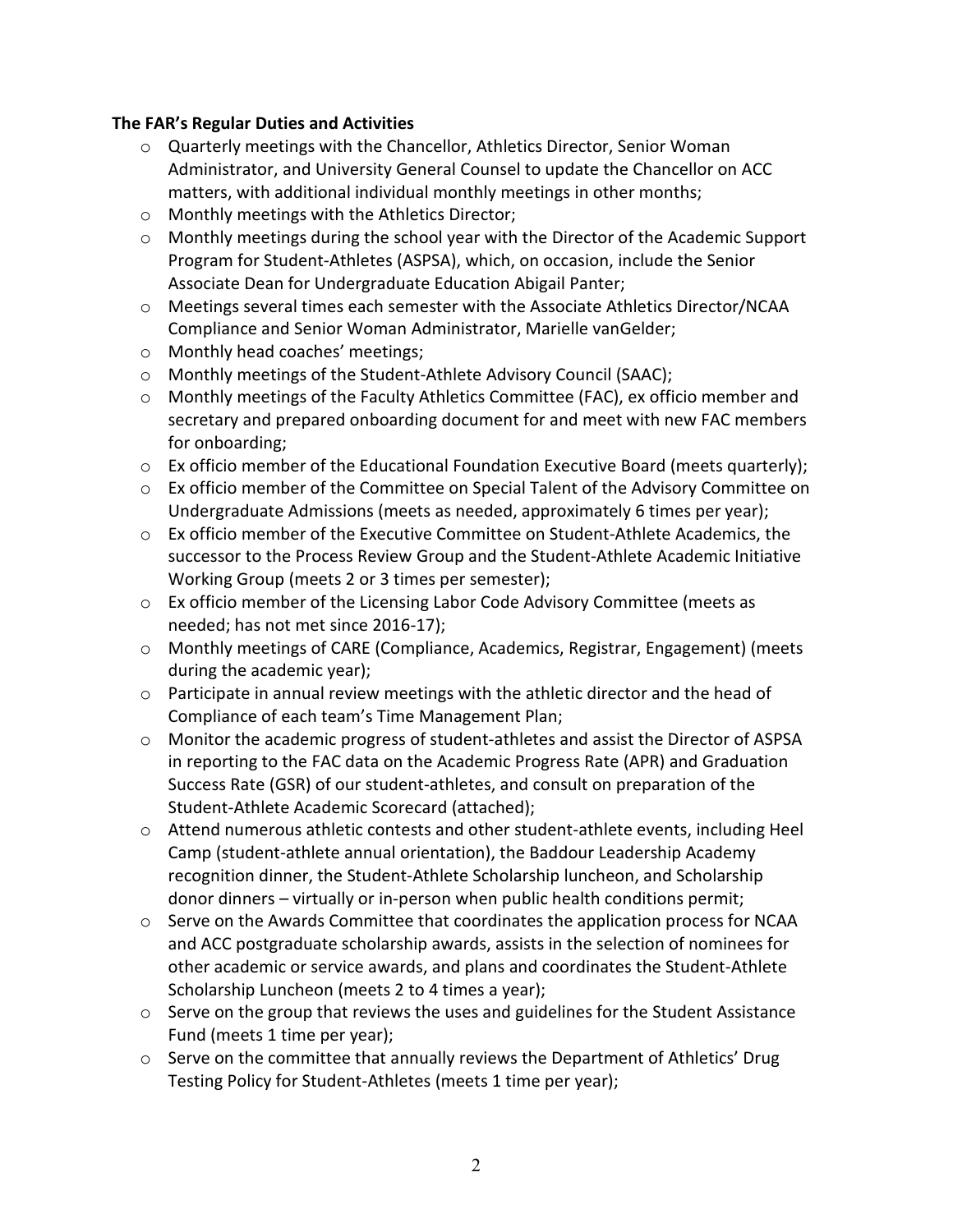- $\circ$  Serve on search committees or interview candidates for various positions in the Athletics Department and ASPSA (as requested – participated in interviews for 3 new head coaches);
- $\circ$  Review, with the Registrar, the Senior Associate Dean for Undergraduate Education in the College of Arts and Sciences, and two members of FAC student-athlete enrollment and grade patterns;
- $\circ$  Support the university's compliance program regarding NCAA regulations;
- o Participate in investigations of potential NCAA rules violations;
- $\circ$  Review and approve in conjunction with the Chancellor and/or the Director of Athletics institutional requests for waivers of ACC and NCAA rules;
- o Be advised of and review secondary violations of NCAA rules;
- $\circ$  Administer the NCAA test on recruiting to all coaches annually (in conjunction with Athletics Compliance);
- $\circ$  Evaluate NCAA legislative proposals and participate in NCAA and ACC discussions;
- $\circ$  Represent the university in meetings of the ACC and the NCAA (as described more fully below).

Within the ACC, the chancellor/president, the director of athletics, the senior woman administrator, and the faculty athletics representative of each member school have the primary governance and operating responsibility. I meet regularly with the Chancellor, Athletics Director, Senior Woman Administrator and University General Counsel to brief and advise the Chancellor on ACC and NCAA matters. For the 2020-21 academic year I was appointed by the ACC Board of Directors as the chair of the ACC FAR Advisory Committee and served as an ex officio, non-voting member of the Board of Director's Executive Committee. As FAR, I participate in regular conference meetings in October, December, February, May, and in any specific committee assignments. In 2020-21, I served on several ACC ad hoc committees, including one to plan for recognitions associated with the retirement of ACC Commissioner John Swofford.

At the national level, I often attend the Division I-A FAR Annual Conference, the Annual Minnowbrook Summit for Faculty Athletics Representatives and Academic Directors (invitation only) (attended October 2019, virtually in 2020), and the NCAA National Convention (attended virtually in January 2020). I assist in reviewing and commenting on proposed legislation at the Division I level and the "autonomy" legislation for the Power Five Athletic Conferences. I began a term as a member of the NCAA's Post-Graduate Scholarship Committee in January 2019. This committee meets three times per year to award \$10,000 post-graduate scholarships to student-athletes who have completed their athletic eligibility and have excelled athletically, academically, and in the community. I participate in other activities as requested or needed.

As provided in the Faculty Code, my five-year review as FAR was completed in June 2020. Following the committee's recommendation that I be retained in this role, Chancellor Guskiewicz asked me to continue as the University's FAR and I accepted.